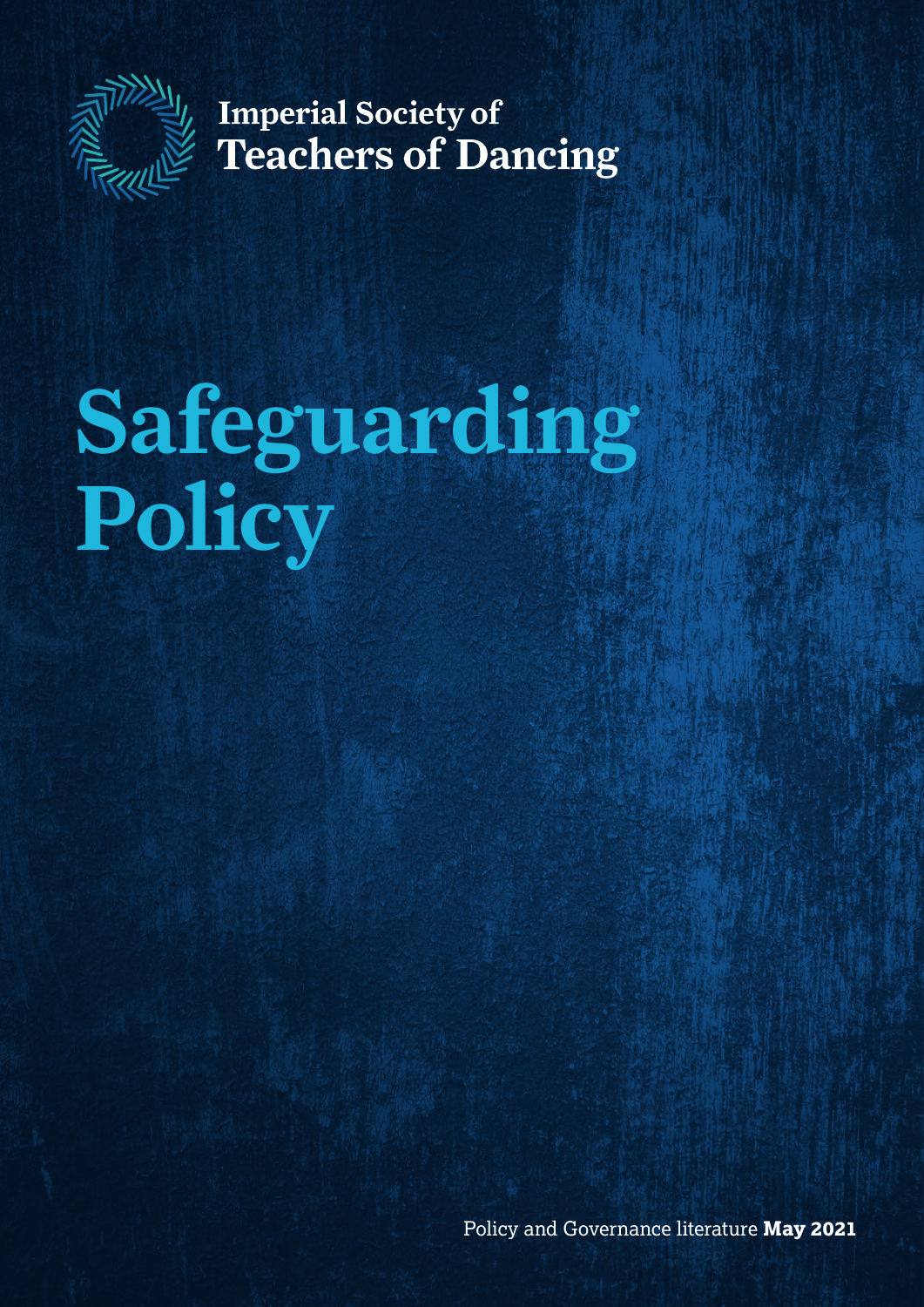# **Contents**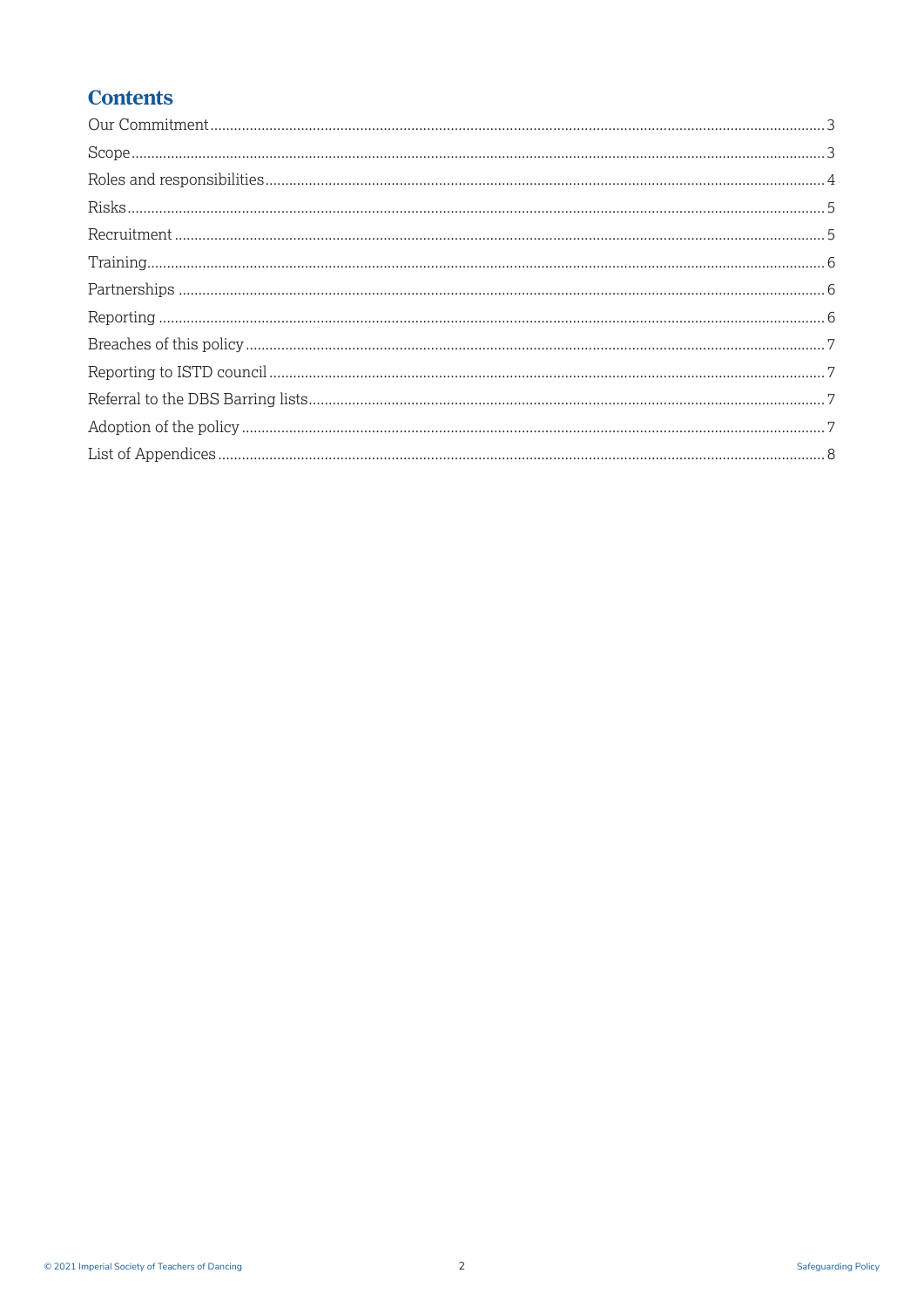## **Our Commitment**

We are committed to promoting the wellbeing of all who interact with us, e.g., our members, exam candidates, students, staff, contractors<sup>1</sup> and volunteers. We recognise the need to provide a safe and caring environment for children, young people and adults. We acknowledge that children, young people and adults can be the victims of physical, sexual and emotional abuse, and neglect. Children have a right to be protected from "all forms of physical or mental violence, injury or abuse, neglect or negligent treatment or exploitation, including sexual abuse, while in the care of parent(s), legal guardian(s), or any other person who has care of the child."2 Safeguarding adults supports their "right to live in safety, free from abuse and neglect. It is about people and organisations working together to prevent and stop both the risks and experience of abuse or neglect, while at the same time making sure that the adult's wellbeing is promoted including, where appropriate, having regard to their views, wishes, feelings and beliefs in deciding on any action. This must recognise that adults sometimes have complex interpersonal relationships and may be ambivalent, unclear or unrealistic about their personal circumstances."3

The requirements described in this procedure apply, accordingly, to all members and employees. Members who would like to be considered for an exception on the basis that they do not, and never will teach children and young people, or adults at risk, should contact the Policy and Governance Manager for clarification.

The Imperial Society of Teachers of Dancing (the Society) has adopted the procedures set out in this safeguarding policy in accordance with statutory guidance. We are committed to build constructive links with statutory and voluntary agencies involved in safeguarding.

The Society undertakes to:

- endorse and follow all national and local safeguarding legislation and procedures.
- provide on-going safeguarding training for all relevant staff, contractors and volunteers, and regularly review its operational guidelines.
- support its Designated Safeguarding Officers in their work and in any action they may need to take in order to protect children and adults at risk.

## **Scope**

This policy applies to all the Society's activities and assumes (as stated above) that all members will potentially teach children and young people. The Society therefore requires its members, as dance teachers (detailed in Roles and Responsibilities below), to obtain an enhanced DBS check with an under-18s barring list check and child workforce check. The Society also encourages members to subscribe to the Update Service.<sup>4,5</sup> Members teaching adults at risk<sup>6</sup> will require an enhanced DBS including both the children's and adults' barring lists.

The Society's member Code of Professional Standards and Practice states that a member should comply with all the published policies of the Society. While the Society is not directly responsible for the conduct of its members, it will exercise its responsibility for obtaining evidence from its members which verifies that this requirement is met. Additionally, possession of a certificate is proof of neither identity nor suitability for a role, and we reserve the right, upon receipt of a DBS disclosure, to perform the same ID checks that we would for a new application. We will respond to questions about applicant suitability that arise during recruitment, and to those that arise once the person is in their role, and we will induct all employees and Members in safeguarding policies and procedures and good practice.

<sup>&</sup>lt;sup>1</sup> The Society's contractors include but are not limited to examiners, chaperones, pianists, etc.

<sup>2</sup> UN Convention on the Rights of the Child

<sup>&</sup>lt;sup>3</sup> Care Act 2014

<sup>4</sup> If a member does not teach children or adults at risk and wishes to be exempted from obtaining an enhanced DBS check with inclusion of adults' and children's workforce and children's barred list checks, they should apply to the Policy and Governance Manager using the form in Appendix 1.

<sup>5</sup> Information about the Society's DBS Vetting Scheme in association with DDC can be found at Appendix 2.

 $6$ An adult at risk is defined as being a person over the age of 18 who has needs for care and/or support (whether or not the local authority is meeting any of those needs); and is experiencing, or is at risk of, abuse or neglect; and as a result of those care and support needs is unable to protect themselves from either the risk of, or the experience of, abuse or neglect **https://www.anncrafttrust.org/resources/ safeguarding-adults-at-risk-definitions/**.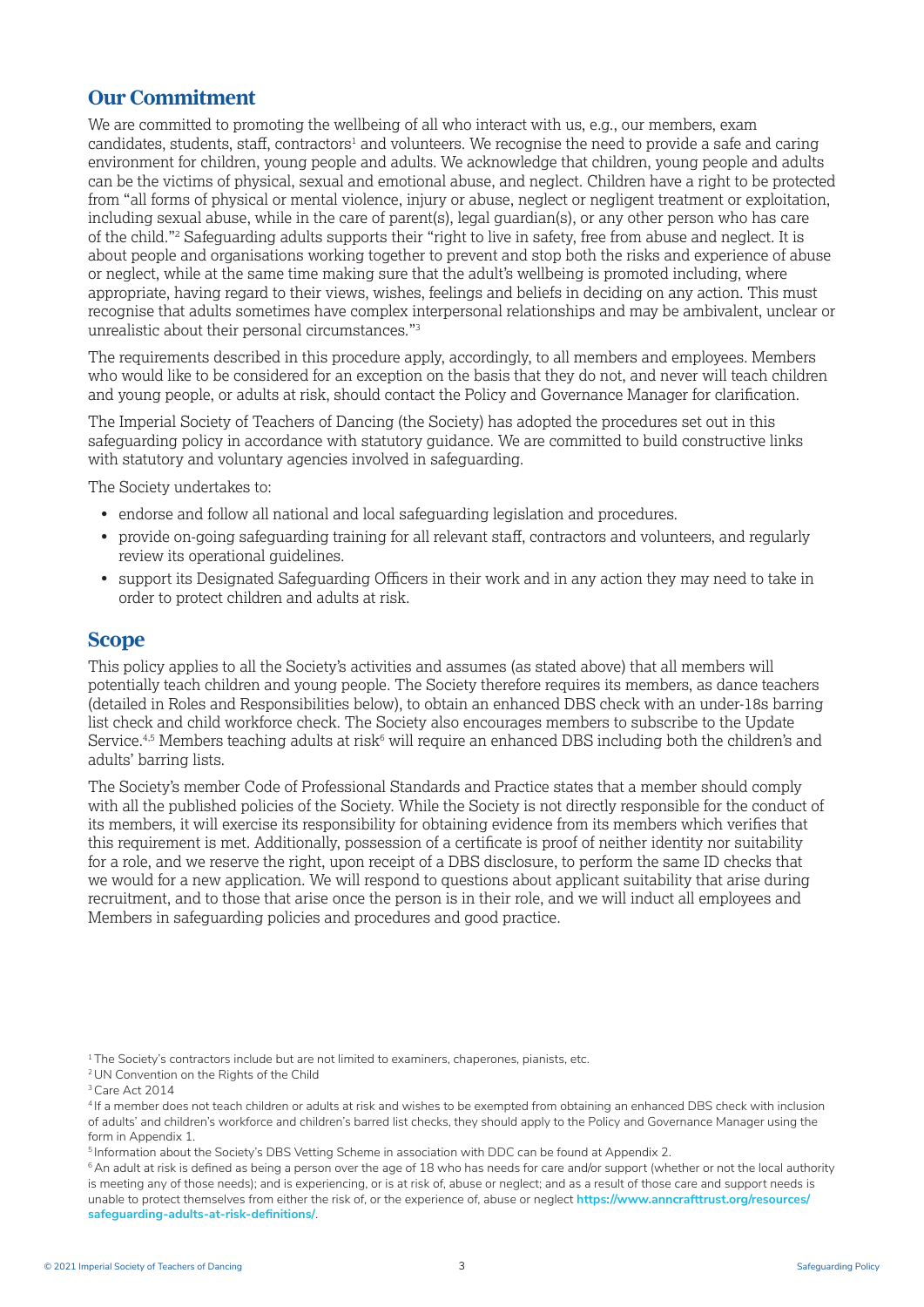The policy follows guidance from the Charity Commission7 . Other useful guidance is from the Social Care Institute for Excellence<sup>8</sup>, the Child Protection in Sport Unit<sup>9</sup>, the NSPCC<sup>10</sup>, and the Ann Craft Trust<sup>11</sup>.

Public helplines are available from the **NSPCC** and **Childline** (for young people to report abuse). The Society has contracted with **Thirtyone:eight** to provide a 24/7 helpline.

## **Roles and responsibilities**

The Society's Council has overall responsibility for Safeguarding. The Society has appointed as its Designated Safeguarding Officer (DSO), its Director of Finance and Operations, and as Deputy DSO its Policy and Governance Manager, supported by Safeguarding specialists in the Dance Department.

The Society's Leadership Team is responsible for operationalising required policies and procedures, including monitoring membership adherence to DBS requirements.

The following member categories must obtain an enhanced DBS check with an under-18s barring list check, and child workforce check. They are also encouraged to subscribe to the update service (by applying to the Disclosure and Barring Service for an enhanced DBS certificate, and registering the DBS certificate (within 30 days of issue) with the DBS Update Service, to which a small annual subscription fee applies<sup>12</sup>.

Please note: if you practise teaching at your home address (e.g., in a studio attached to your property) the DBS will run checks of everybody who is registered as living at that address, and you will not be eligible for the update service.

You need to tell us if:

- You start teaching at your home address (you will also need to obtain a new DBS certificate).
- Thereafter, you will be required to renew your certificate every three years).
- You stop teaching from home (you will also need to obtain a new DBS certificate, at which point you will be eligible to register with the update service).
- You change your name or address we reserve the right to ask for proof of name and a renewed certificate.
- Something happens that would change your DBS status.

**Full Teaching Membership** – fully Society-qualified teachers, teaching and entering students in exams

**Affiliated Membership** – Non Society-qualified teachers who are actively teaching dance and entering students in exams

**Contemporary Affiliated Membership** – non Society-qualified contemporary teacher. Can teach and enter exams.

**Provisional Membership** – on the path to becoming a full teaching member – taking their DDE

**Life Membership** – members hold a Licentiate, Fellowship or Associate qualification. and have been a member for 40 years

The following member categories may not be required to maintain an enhanced DBS check unless undertaking a Regulated Activity:

**Non-Teaching Membership** – full teaching members who are not actively teaching or entering students for exams.

**Student Membership** – non Society-qualified dance students wishing to be affiliated with the Society and wishing to take advantage of membership benefits.

Members within these categories who are on a pathway to moving into Regulated Activity (e.g., studying to become a Dance Teacher) are asked to obtain an enhanced DBS certificate in relation to the role they are working towards.

All staff, contractors and volunteers are responsible for implementing these policies and procedures, for promoting wellbeing, and for remaining alert to observing safeguarding issues, and for reporting them.

The Society's insurance is provided by Hiscox through the broker La Playa.

<sup>11</sup>**https://www.anncrafttrust.org/**

<sup>7</sup>**https://www.gov.uk/guidance/safeguarding-duties-for-charity-trustees**

<sup>8</sup> **https://www.scie.org.uk/safeguarding/adults/introduction/types-and-indicators-of-abuse**

<sup>9</sup> **https://thecpsu.org.uk/help-advice/introduction-to-safeguarding/child-abuse-in-a-sports-setting/**

<sup>10</sup> **https://www.nspcc.org.uk/what-is-child-abuse/types-of-abuse/non-recent-abuse/**

<sup>12</sup>Annual subscription fee for the DBS Update Service at 19th May 2021 is £13.00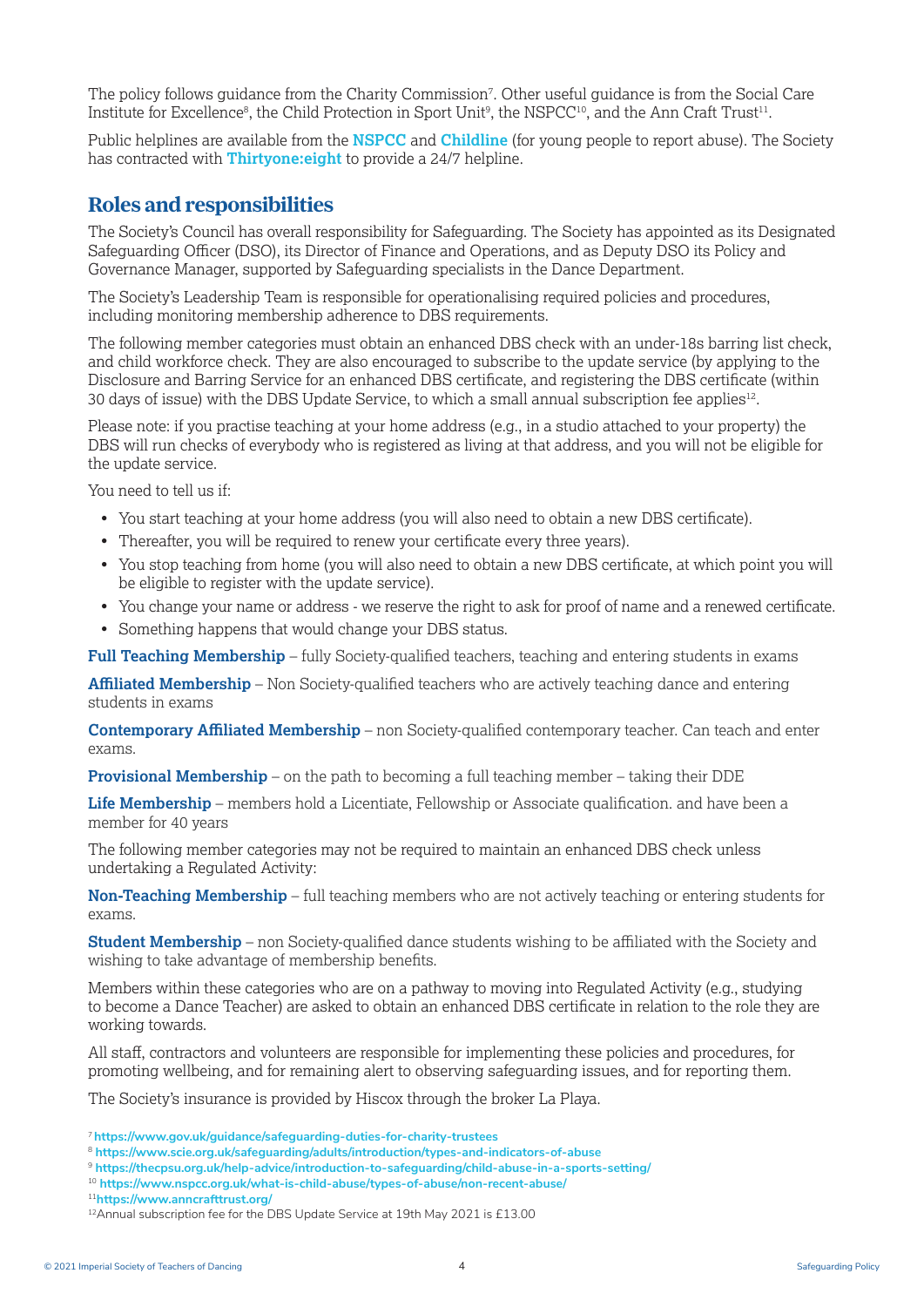## **Risks**

It is the Society's Policy to promote wellbeing. Its recruitment, selection and training practices are designed to prevent any safeguarding issues arising in its activities. Nevertheless, the Society is aware that its staff, contractors, and volunteers may encounter safeguarding issues in the circumstances listed below. Against each circumstance, possible risks and mitigations are also listed.

| <b>Safeguarding issue</b>    | <b>Risk</b>                                                                                                                                     | <b>Mitigation</b>                                                                                                                        |
|------------------------------|-------------------------------------------------------------------------------------------------------------------------------------------------|------------------------------------------------------------------------------------------------------------------------------------------|
| Examination                  | Candidate abused or bullied by teacher, parent,<br>examiner, ISTD staff, contractors or fellow pupils                                           | Examiners trained to identify indications of such risks<br>and what to do if identified; whistleblowing policy and<br>procedure in place |
| Photo shoot                  | Abuse is perpetrated or experienced by<br>participants, the Society's staff, teachers, parent,<br>fellow pupils or a photographer               | Staff trained to identify indications of such risks and<br>what to do if identified                                                      |
| <b>Events / Competitions</b> | Participant abused or bullied by the Society's staff.<br>teacher, parent, or other participants                                                 | Staff trained to identify indications of such risks and<br>what to do if identified                                                      |
| Summer school                | Participant abused or bullied by The Society's staff,<br>teacher, parent, or fellow pupils                                                      | Staff trained to identify indications of such risks and<br>what to do if identified                                                      |
| Staff                        | Bullying and harassment from colleagues or<br>externally                                                                                        | Organisation maintains and enforces respect,<br>bullying & harassment and whistleblowing policies                                        |
| Social media                 | Participants in Society activities harassed or<br>bullied; undue influence or grooming, images or<br>data being misused or used without consent | Online safety policy                                                                                                                     |
| Radicalisation               | Participants in Society activities radicalised through<br>contacts made at those activities                                                     | Recruitment processes alert to those who may be<br>radicals.                                                                             |

We require examiners to undertake Safeguarding training on appointment and refresher training regularly thereafter.

## **Recruitment**

The Society always:

- seeks references for all staff, contractors and volunteers.
- checks that staff and contractors are eligible to work in the UK.
- conducts DBS checks through *Due Diligence Checking* basic for Trustees, Leadership Team and staff having infrequent direct contact with young people (e.g., exams or other activities) who are not carrying out Regulated Activity. Only those working directly with children are required to have a check. Any others will be clearly demarcated (with a lanyard or badge) and never be alone at an ISTD event.
- requires examiners and teachers of children to obtain enhanced level checks (these can be obtained though the Society's Vetting Scheme with Due Diligence Checking).
- only uses local authority approved chaperones.
- follows DBS quidance for international equivalence: **https://www.gov.uk/government/publications/ criminal-records-checks-for-overseas-applicants**
- encourages members to use the DBS Update Service (where appropriate, i.e. where the original certificate was obtained in relation to an equivalent role) which allows them to keep their standard or enhanced certificates up to date and accessible to those to whom they choose to grant access. The Society will check whether members have registered with the Update Service within the 30-day window following issue of their Enhanced DBS Certificate, and thereafter at annual intervals.
- retains the right to impose sanctions, including suspending membership should a member choose not to register with the DBS Update Service or allows their registration to lapse.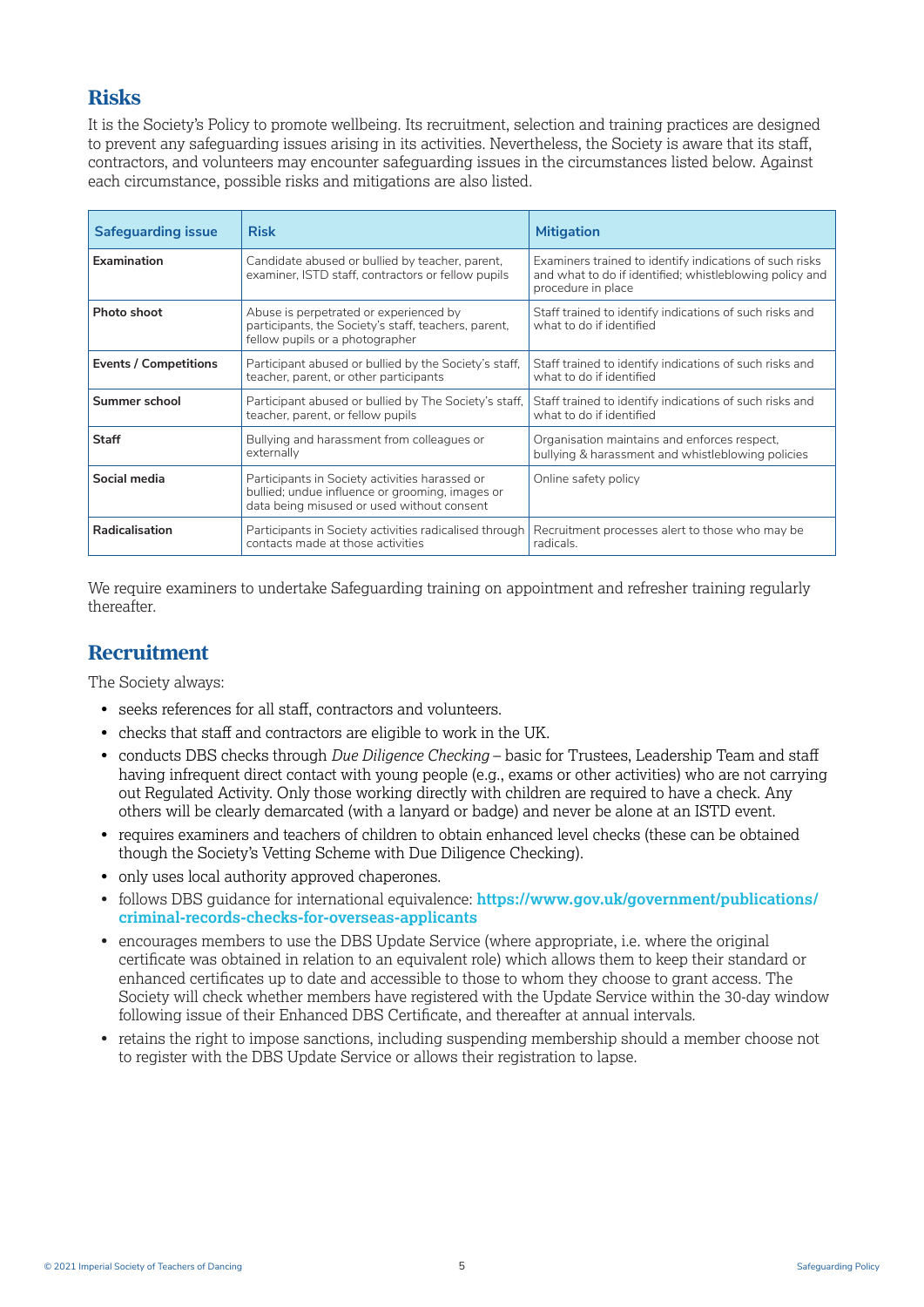## **Training**

The Society is committed to on-going safeguarding training and development opportunities for all staff, contractors and volunteers for whom an enhanced DBS check is required, developing a culture of awareness of safeguarding issues to help protect everyone. All staff, contractors and volunteers will receive a training programme that will include preventative training and undertake recognised safeguarding training on an annual basis – in person, or if this is not possible online. The training alerts participants to recognise any signs of various harms and abuses, including trafficking & human slavery.

# **Partnerships**

The Society requires sight of the Safeguarding Policies of its Partners, e.g., exam centres, approved dance centres, training venues and partners.

## **Reporting**

Under no circumstances should a member of staff, contractor or volunteer carry out their own investigation into an allegation or suspicion of abuse, but should follow procedures as below:

- If the person is in receipt of allegations or suspicions of abuse or neglect which may have been perpetrated in their home setting or other setting away from the Approved Dance centre, they should report the concerns as soon as possible to the local children's social services department for the alleged victim's home address. If unsure what to do, they should contact the Designated Safeguarding Lead  $(DSL)$  or other named person<sup>13</sup> with responsibility for safeguarding at the centre where they are employed and seek advice. Further advice can be obtained from the National Society for the Prevention of Cruelty to Children (NSPCC) and from the Ann Craft Trust.
- If the person is in receipt of allegations or suspicions of abuse or neglect which may have been perpetrated by a Society member, contractor or employee, or other contractor or employee at a Society Approved Dance Centre, they should report the concerns as soon as possible to the Society's Designated Safeguarding Officer (DSO) or Deputy DSO. If the suspicions implicate both the DSO and the Deputy, then the report should be made in the first instance to the Society's Chief Executive or: **Thirtyone:eight,** P.O. Box 133, Swanley, Kent, BR8 7UQ, tel. 0303 003 1111. **Childline**, Weston House, 42 Curtain Road, London, EC2A 3NH, tel. 0800 1111 **NSPCC,** Weston House, 42 Curtain Road, London, EC2A 3NH, tel. 0808 800 500
- If the allegation or suspicion of abuse constitutes a potential criminal offence, the police should be contacted in the first instance. If unsure, advice should be obtained from the Approved Dance Centre's Designated DSL, from the Society's DSO or Deputy DSO, or from the NSPCC. If for any reason further advice cannot be obtained within 24 hours of receipt of the allegation or suspicion of a criminal offence having been committed, the police should be contacted.
- The DSO should contact the appropriate agency or they may first ring the **Thirtyone:eight** helpline for advice. They should then contact social services in the area where the child or adult lives.
- The DSO may need to inform others depending on the circumstances and/or nature of the concern, e.g., Designated Officer or LADO (Local Authority Designated Officer) if the allegation concerns a worker or volunteer working with someone under 18.
- Suspicions must not be discussed with anyone other than those nominated above. A written record of the concerns should be made in accordance with these procedures and kept in a secure place.
- Whilst allegations or suspicions of abuse will normally be reported to the DSO, the absence of the DSO or Deputy should not delay referral to Social Services, the Police or taking advice from **Thirtyone:eight**.
- The Society will support the DSO / Deputy in their role and accept that any information they may have in their possession will be shared in a strictly limited way on a need-to-know basis.

<sup>13</sup> All Approved Dance Centres must have a named person with responsibility for safeguarding who will be tasked with keeping up to date with regulatory requirements and best practice. In centres run by a sole trader, the sole trader will be the named person for safeguarding by default. All centres with two or more employees must have a named person, who will normally be referred to as the Designated Safeguarding Lead.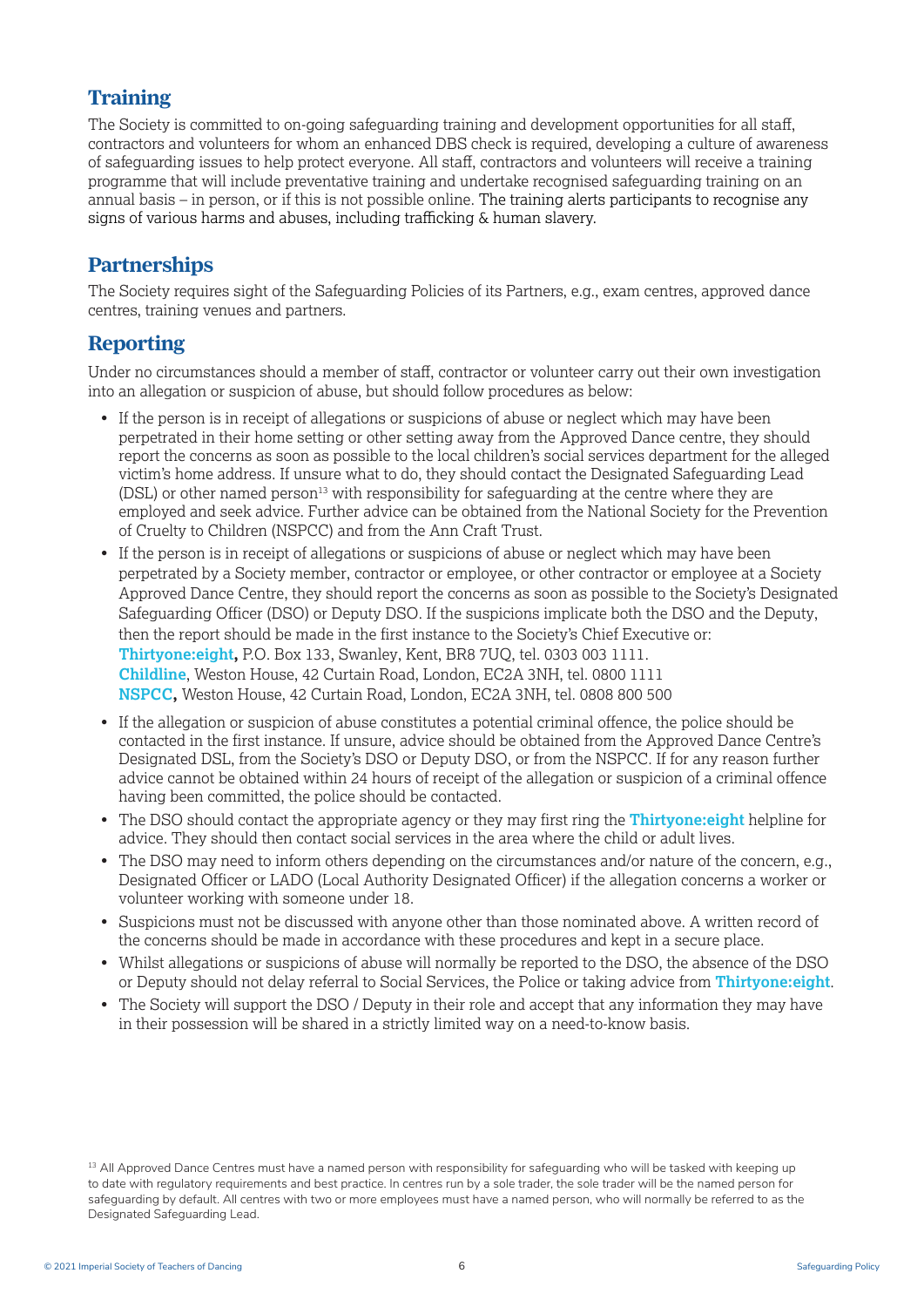- It is, of course, the right of any individual as a citizen to make a direct referral to the safeguarding agencies or seek advice from **Thirtyone:eight**, although the Society hopes that members and others will use this procedure. If, however, the individual with the concern feels that the DSO / Deputy has not responded appropriately, or where they have a disagreement with the DSO as to the appropriateness of a referral they are free to use the Society's Complaints Procedure **https://www.istd.org/about-us/ documents/istd-customer-complaints-policy/** or to contact an outside agency direct. The Society hopes by making this statement to demonstrate its commitment to effective safeguarding and the protection of all those who are vulnerable.
- Concerns may also be raised through the Society's Whistleblowing Policy. The role of the DSO / Deputy is to collate and clarify the precise details of the allegation or suspicion and pass this information on to statutory agencies who have a legal duty to investigate.

Detailed reporting guidance is provided in Appendix 3.

## **Breaches of this Policy**

The Society's *Code of Professional Standards and Practice* requires Society members to comply with all published policies of the Society. Any member in breach of this Policy may be subject to the Malpractice and Disciplinary process detailed in the Rules and Standing Orders.

## **Reporting to The Society's Council**

All safeguarding issues are reported to the Society's Council at the next Council meeting. Serious incidents are reported within a week of their being reported to Society's Designated Safeguarding Officer. If appropriate these are then reported to the Charity Commission. If covered by the Society's insurance policy, they are reported immediately to Hiscox (insurer) and La Playa (broker).

## **Referral to the DBS Barring Lists**

We take our duty to refer seriously. If a person's membership of the Society is revoked following a disciplinary investigation into allegations of abuse or neglect, we will exercise our duty to refer the person to the DBS for them to review.

We also reserve the right to report to the DBS any suspicions or accusations made against members which are drawn to our attention.

## **Adoption of the policy**

This policy was agreed by the Council and will be reviewed after any serious incident or annually (in April).

A copy of this policy is published on the Society's website **www.istd.org**.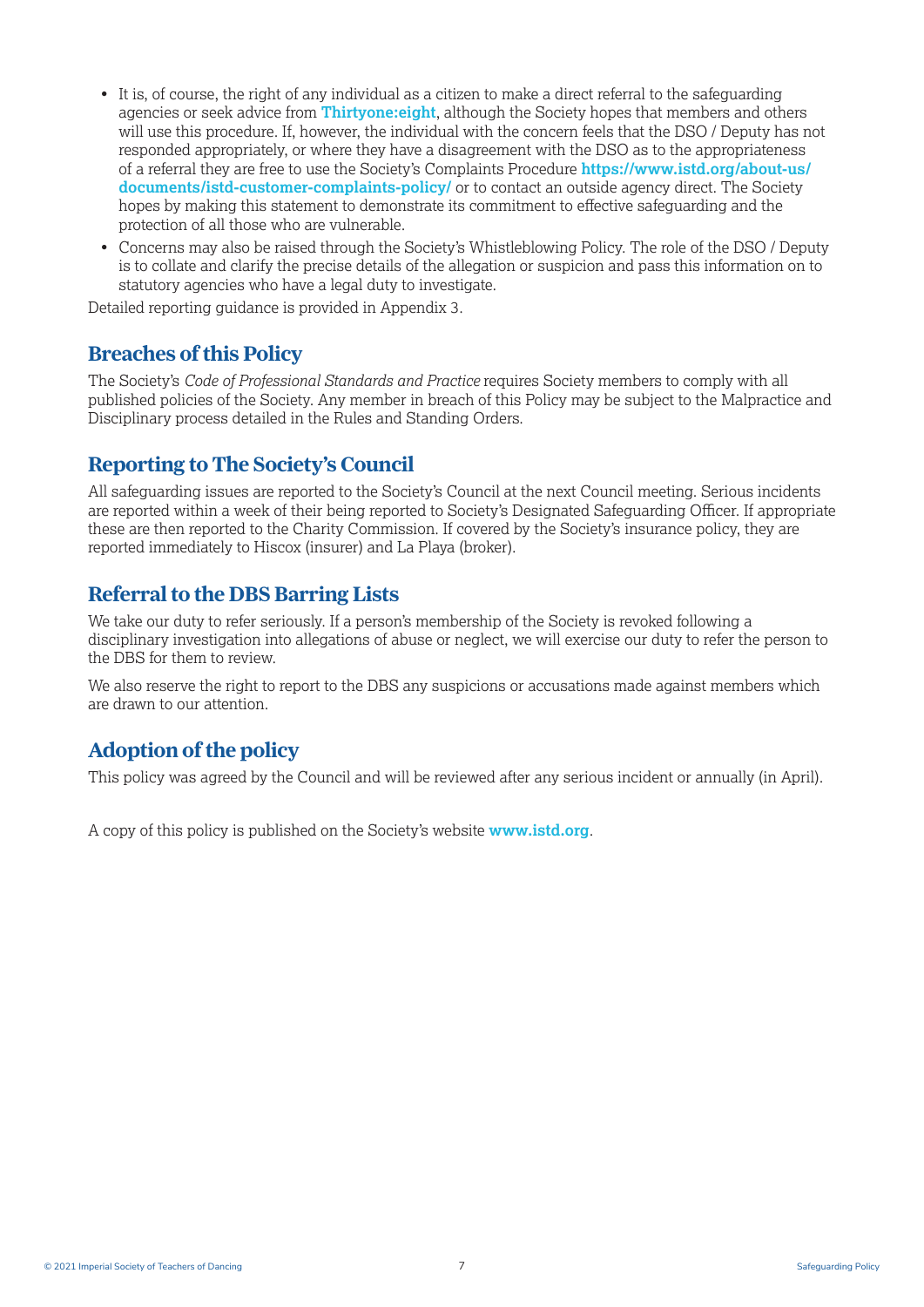# **List of Appendices**

**Appendix 1:** Request for an exception to the requirement to maintain an enhanced DBS check **Appendix 2:** Disclosure and Barring Service Society Vetting Scheme **Appendix 3:** Reporting Procedure: Child and Adult **Appendix 4:** Reporting Flowchart: Children and Young People **Appendix 5:** Reporting Flowchart: Adults **Appendix 6:** Useful Links and Resources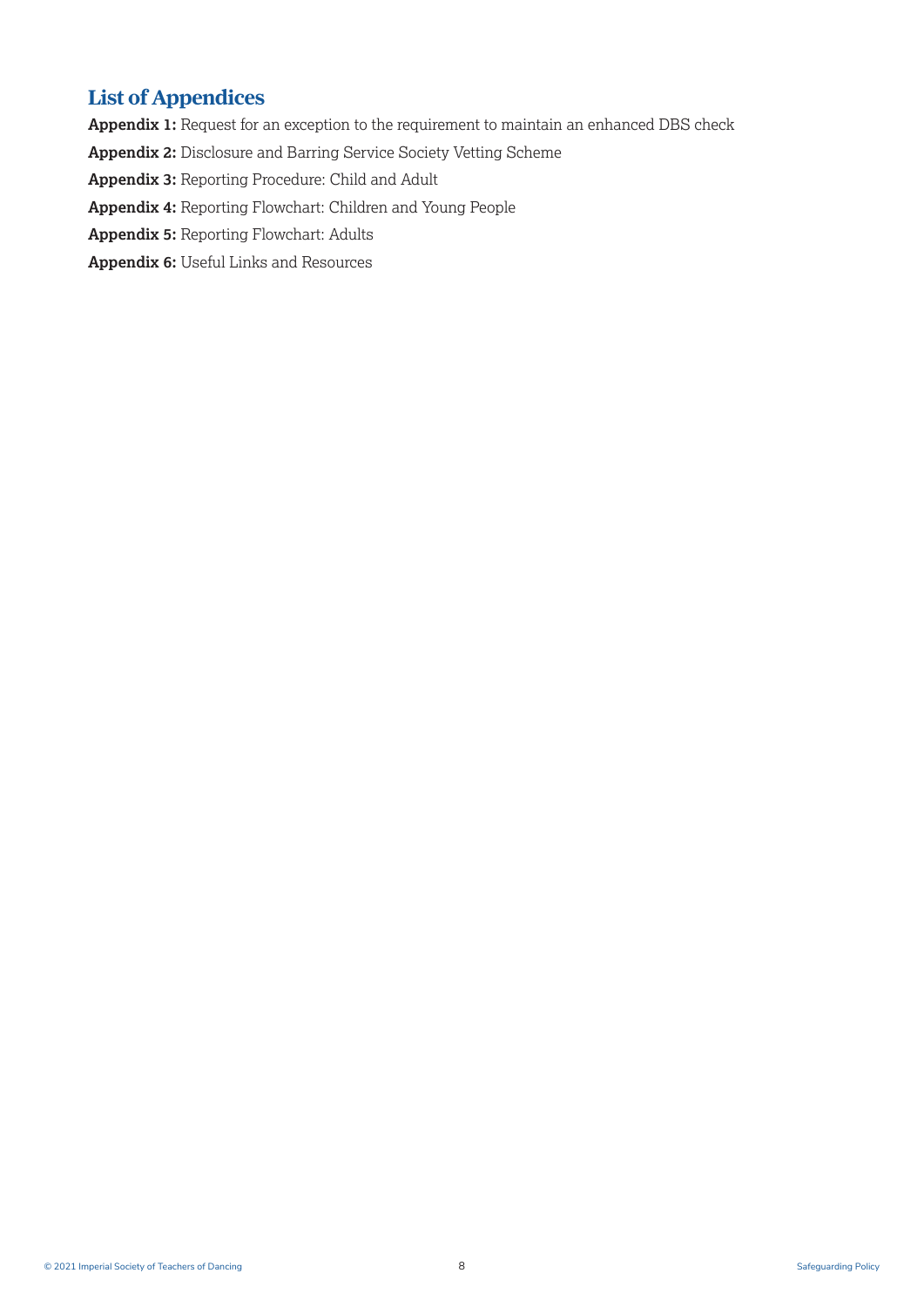

# **Request for an exception to the requirement to maintain an enhanced DBS check**

ISTD Membership number:

Name:

Address:

Under its Safeguarding Policy the Imperial Society of Teachers of Dancing (the Society) requires its members to maintain an enhanced DBS check with inclusion of the children's barring list and child workforce checks.

Members who teach adults at risk will be required to maintain an enhanced DBS check with inclusion of the adult workforce check.

This form is for the use of Society Members who believe they have exceptional grounds to be excused from this requirement.

Please return your completed form to the Society at **governance@istd.org**

Part 1 (for completion by the Member):

Do you teach children? Yes  $\Box$  No  $\Box$  (tick as applicable)

Do you teach adults at risk? Yes  $\Box$  No  $\Box$  (tick as applicable)

Please state below the reason for your request to be excused from the requirement to maintain an enhanced DBS check (with inclusion of children's barring list and adults'/children's workforce checks).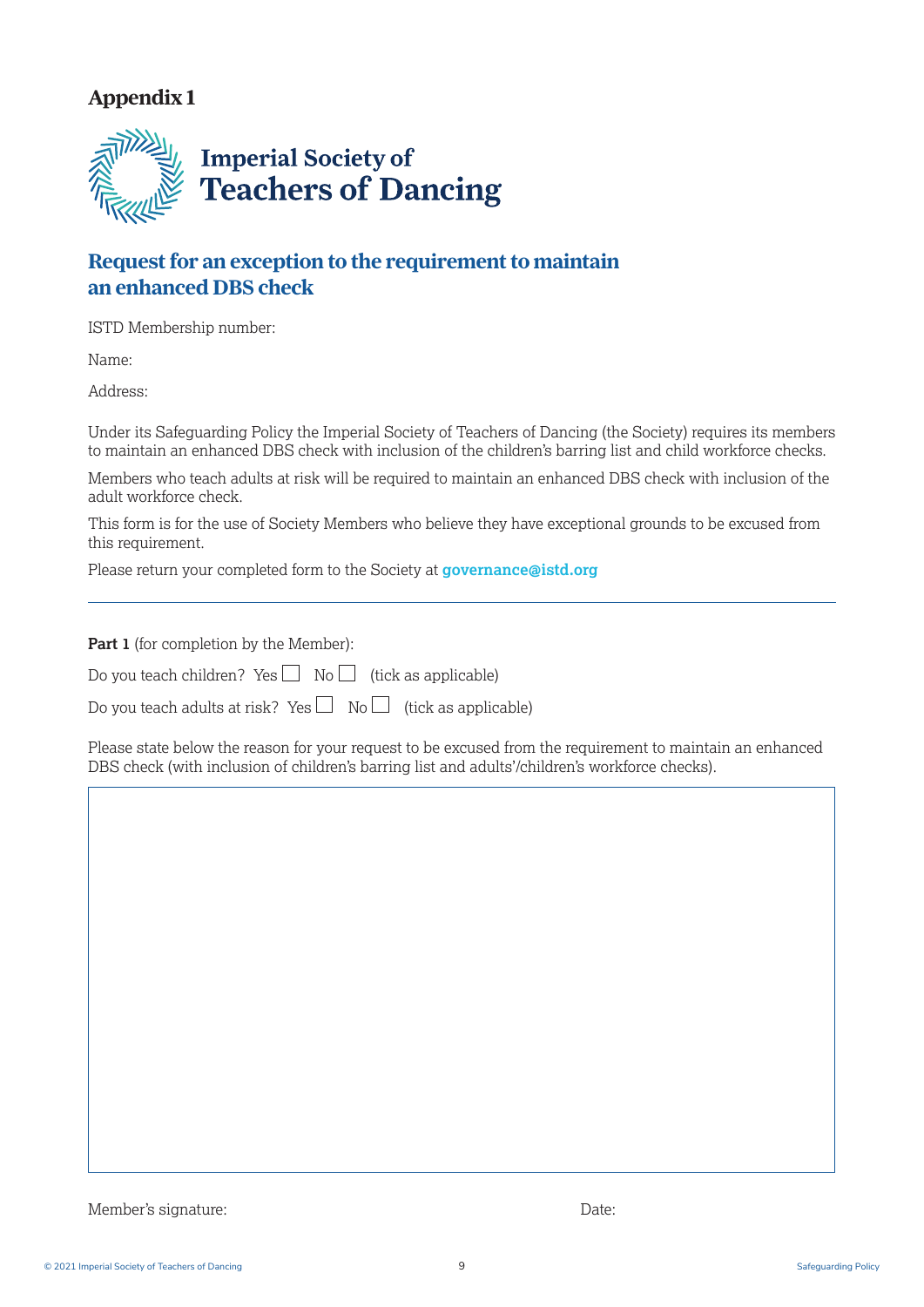**Part 2** (for completion by SO/DSO/other authorised Manager):

Request: authorised  $\Box$  not authorised  $\Box$  (tick as applicable)

Reason and any additional comments:

Name of Designated Safeguarding Officer / Deputy Safeguarding Officerwho considered the application:

Signed:

Date:

#### **This decision must be reviewed at yearly intervals.**

Date reviewed: Name of Designated Safeguarding Officer / Deputy Safeguarding Officer who considered the application: Signed:

Date reviewed: Name of Designated Safeguarding Officer / Deputy Safeguarding Officer who considered the application:

Signed:

Date reviewed: Name of Designated Safeguarding Officer / Deputy Safeguarding Officer who considered the application:

Signed: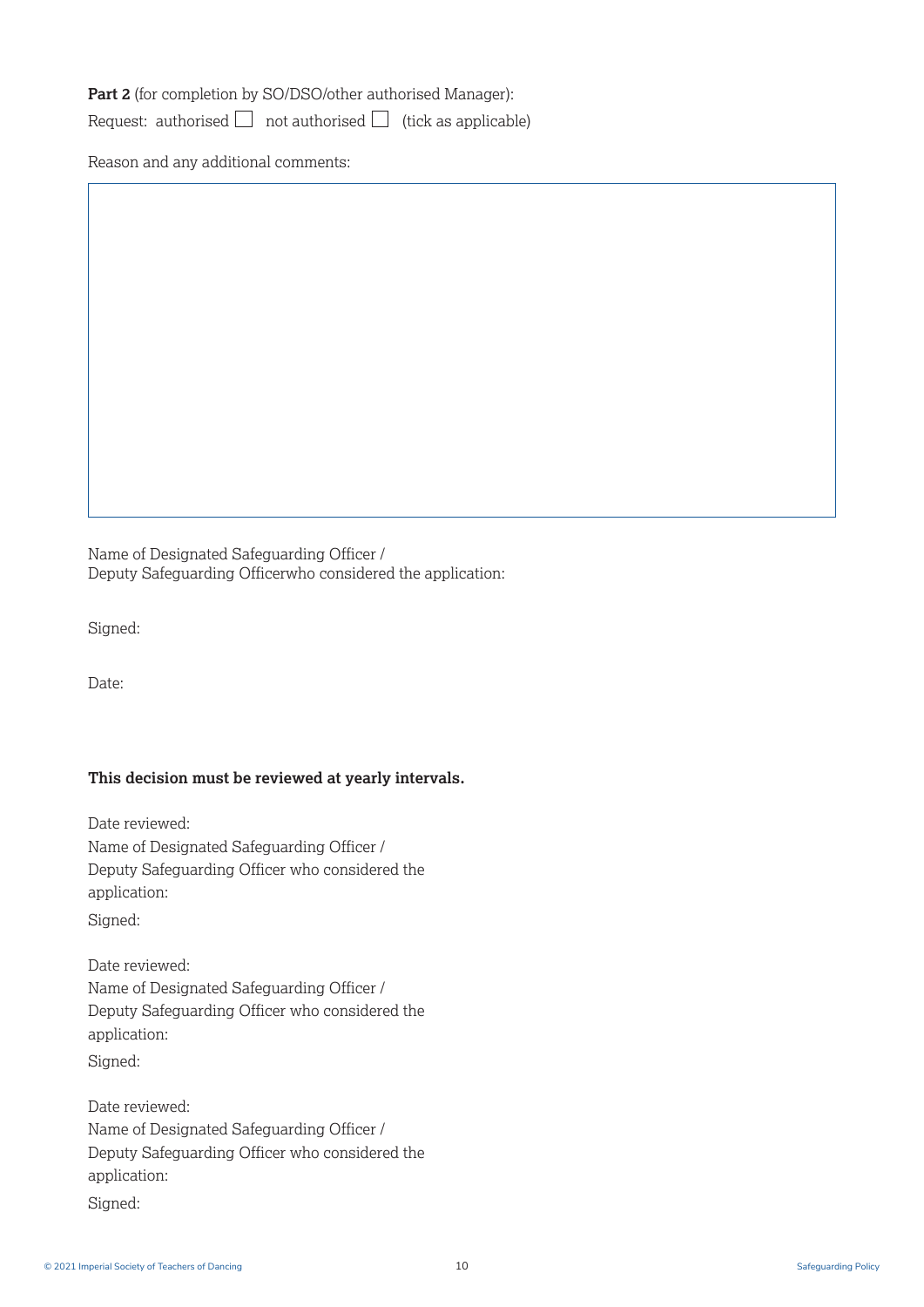

#### **What is the Disclosure and Barring Service (DBS)?**

The Disclosure and Barring Service (DBS) is the non-departmental Government body that issues certificates containing a record of an individual's criminal history. This certificate allows employers and organisations to make better employment/endorsement decisions.

One of the other main functions of the DBS is to maintain the Barring Lists which provide information on those that are deemed not suitable to work with children and/or vulnerable adults. These lists, together with information held by Local Police Forces and the Police National Computer, are vital in protecting the most vulnerable people in society. Any request to access this information must be made through a registered Umbrella Body, and the ISTD have partnered with Due Diligence Checking Limited as an industry leading organisation.

#### **Who needs a DBS Check?**

As a best practice principle, anyone working closely with children should hold an up-to-date DBS certificate to ensure they are suitable for that role. ISTD members who teach children to dance fall into this category.

The DBS do not provide a definitive list of occupations or professions that require a DBS check, or what level of check they require. Instead, the DBS provide guidance on the job functions and interactions with children/ adults that make an employer or endorsing body eligible to ask for a DBS check upon their staff/members (volunteers are classed as unpaid employees). For more information on some of the roles within the Dance Industry that checks can be requested upon, please go to:

**http://www.ddc.uk.net/criminal-record-checks/case-studies/dbs-crb-checks-for-dance-teachers-anddance-schools/**

#### **What is the ISTD Vetting Scheme?**

Individuals are currently unable to request an enhanced DBS check upon themselves. For self-employed dance teachers this makes it very difficult to obtain the checks and show parents, other teachers or legitimately interested parties that this initial safeguarding process has been followed.

The ISTD Vetting Scheme is designed to allow those teachers who are members of the ISTD to obtain the checks, and a display Certificate to confirm that they are members of the Vetting Scheme. The display Certificate prevents the need to show anyone the Disclosure document that is issued by the DBS, and may contain sensitive personal information.

#### **How do I join the ISTD Vetting Scheme?**

To join the Scheme simply contact DDC on one of the below channels, providing your full name, address, ISTD membership number and a contact telephone number. They will then call you back to arrange payment, and get an application pack in the post to you.

Email **ISTD@ddc.uk.net** Telephone 0845 644 3298 or 0116 260 3055 Website **www.ddc.uk.net**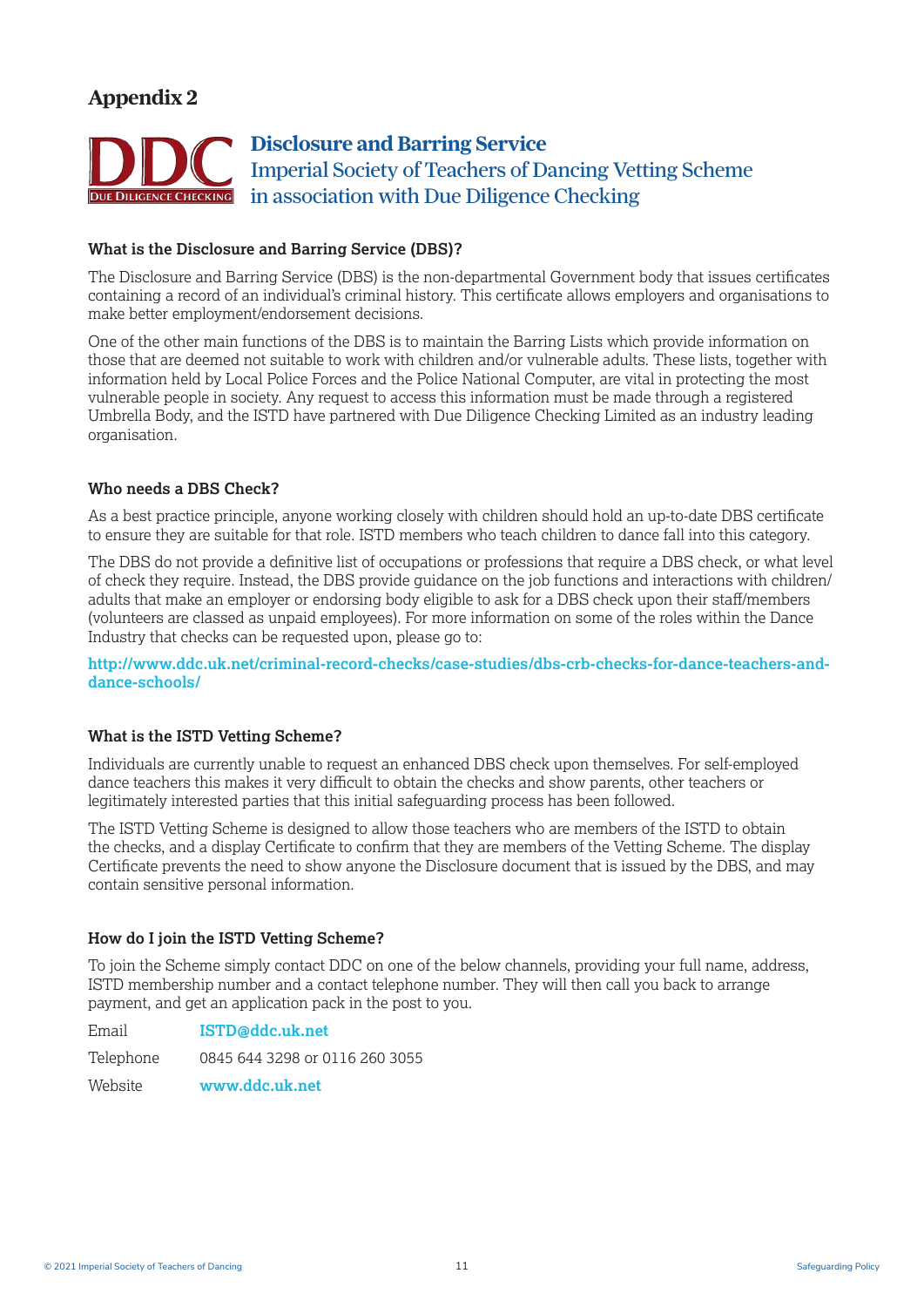#### **How much does it cost to join?**

The current fee is £60.40 (incl. VAT) to join the Scheme in England and Wales, plus the cost of the ISTD Certificates requested (minimum of 1, £5 each). If you are a member working in Scotland then you can join the Protection of Vulnerable Groups Scheme (PVG) and the cost will vary depending on any previous checks you may have had (£79.40 or £38.40). Any member in Northern Ireland will be subject to an Access Northern Ireland (AccessNI) check at a cost of £53.40. For more information, please contact DDC directly.

#### **What about checks for my staff or volunteers?**

Only ISTD members can join the Scheme however, any Dance School Principal or teacher can run checks on their staff such as chaperones, volunteer helpers, musicians or student assistants. To do this, register with DDC on their website **www.ddc.uk.net/register** and they will call you to set-up an account in a way that suits your needs/preferences. This can be done in as little as 5 minutes and you can be set-up to request and process your checks online. Registration and set-up is free and there are no minimum usage requirements. They can also help you on the first steps to setting up your safeguarding policies and procedures. If you want to find out how they can help, why not call them today on 0116 260 3055?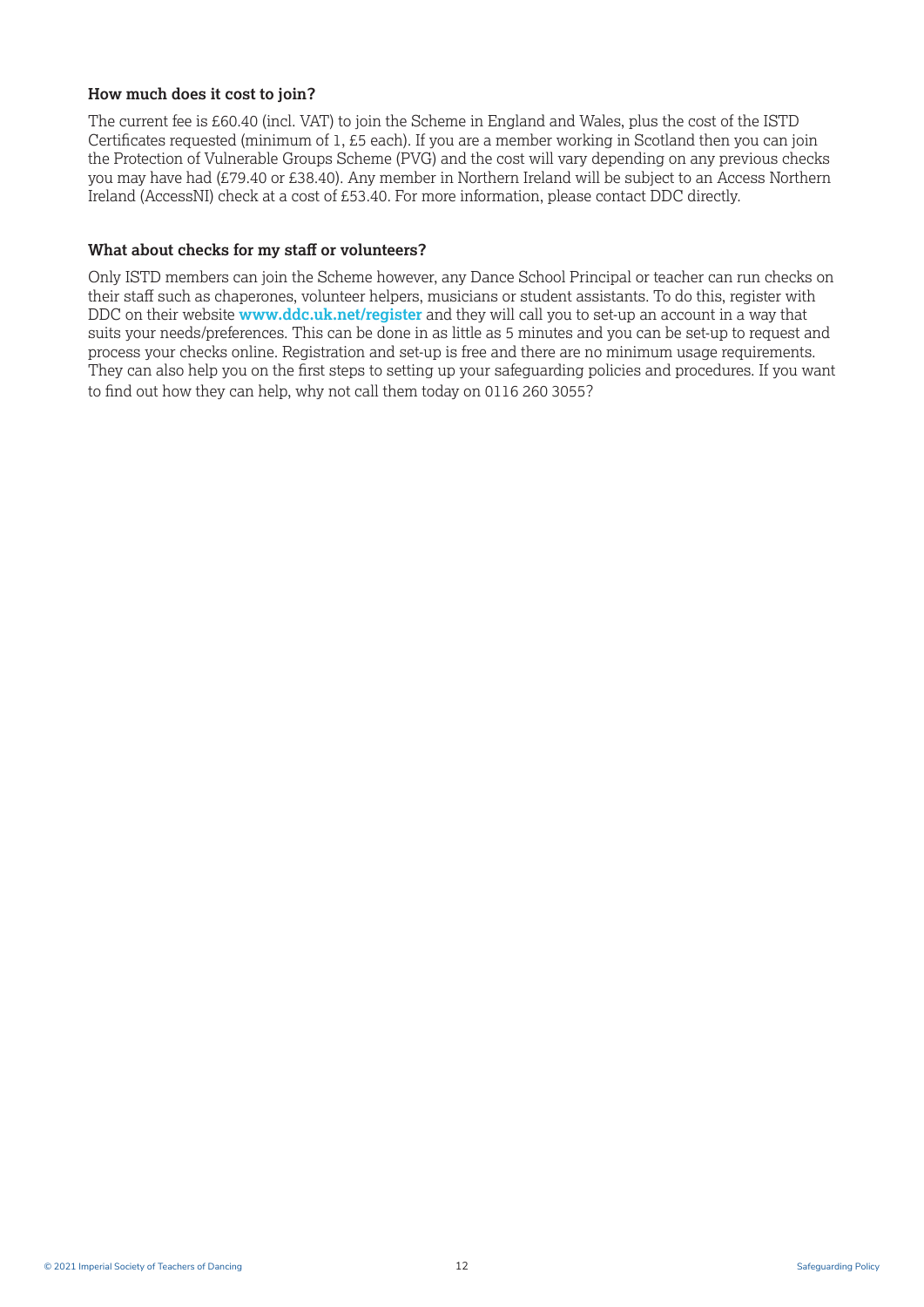Detailed procedures where there is a concern about a child

Abuse can take many forms:

- Physical abuse
- Domestic violence or abuse
- Sexual abuse
- Psychological or emotional abuse
- Financial or material abuse
- Modern slavery
- Discriminatory abuse
- Organisational or institutional abuse
- Neglect or acts of omission
- Self-neglect

#### **Allegations of any form of abuse**

If a child has a physical injury, a symptom of neglect or where there are concerns about emotional abuse in the child's home, the Member will contact their local Designated Safeguarding Lead (DSL) where one is available. The Member/DSL will:

- Contact Children's Social Services, or thirtyone:eight, or the NSPCC, or the Ann Craft Trust, for advice in cases of deliberate injury, if concerned about a child's safety, or if a child is afraid to return home.
- Not tell the parents or carers unless advised to do so, having contacted Children's Social Services.
- Seek medical help if needed urgently, informing the doctor of any suspicions.
- For lesser concerns, (e.g., poor parenting), encourage the parent/carer to seek help, but not if this places the child at risk of significant harm.
- Where the parent/carer is unwilling to seek help, offer to accompany them. In cases of immediate danger, if the parent/carer still fails to act, contact Children's Social Services direct for advice.
- Seek and follow advice given by thirtyone:eight (who will confirm their advice in writing) or the NSPCC if unsure whether or not to refer a case to Children's Social Services.

## **Allegations of sexual abuse**

In the event of allegations or suspicions of sexual abuse, the Member/DSL will:

- Contact the Children's Social Services Department Duty Social Worker for children and families or Police Child Protection Team direct. They will NOT speak to anyone else.
- Seek and follow the advice given by thirtyone:eight or the NSPCC if, for any reason, they are unsure whether or not to contact Children's Social Services/Police. Thirtyone:eight will confirm its advice in writing for future reference.

Detailed procedures where there is a concern that an adult is in need of protection. Suspicions or allegations of abuse or harm including; physical, sexual, organisational, financial, discriminatory, neglect, self-neglect, forced marriage, modern slavery and domestic abuse

If there is concern about any of the above, the Member/DSL will:

- Ask the person about whom the concerns have arisen whether they will consent to concerns being reported. The Mental Capacity Act 2005 requires a presumption that the adult about whom there are concerns has capacity to give consent. Where there is a perceived reason to doubt the adult's capacity to decide whether to agree to a concern being reported, advice should be obtained from Adult Social Services, or from thirtyone:eight, or the Ann Craft Trust.
- Contact the Adult Social Care Team who have responsibility under the Care Act 2014 to investigate allegations of abuse. Alternatively thirtyone:eight, or the Ann Craft Trust, can be contacted for advice.
- If the adult is in immediate danger or has sustained a serious injury contact the Emergency Services, informing them of any suspicions.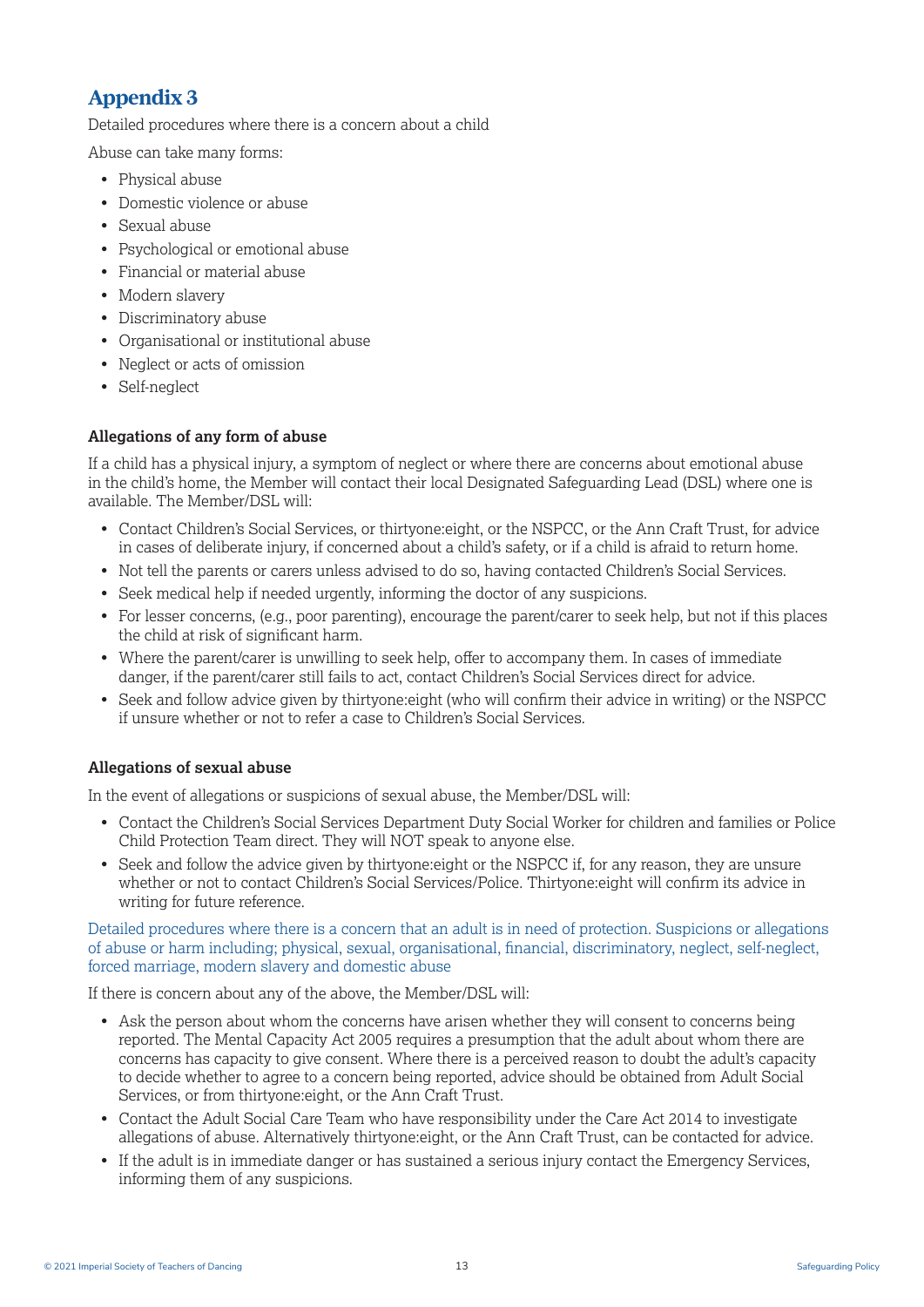#### **Allegations of abuse against a person who works with children/young people**

If an accusation is made against a worker (whether staff, contractor, or volunteer) whilst following the procedure outlined above, the Member will inform the ISTD's Designated Safeguarding Officer (DSO) or Deputy DSO

In accordance with Local Safeguarding Children Partnership/Board (LSCP/LSCB) procedures, the ISTD's DSO/Deputy will:

- Liaise with Children's Social Services in regard to the suspension of the worker pending the outcome of investigation(s) into the allegation(s)
- Make a referral to a designated officer formerly called a Local Authority Designated Officer (LADO) whose function is to handle all allegations against adults who work with children and young people whether in a paid or voluntary capacity.

Regardless of the outcome of any potential or actual criminal investigation, should an internal investigation by the ISTD (under its relevant procedures) result in dismissal (of an employee) or revocation of membership (of a Member), the DSO/Deputy will make a referral to the Disclosure and Barring Service for consideration of the person being placed on the barred list for working with children. This decision should be informed by the LADO if they are involved.

#### **Allegations of abuse against a person who works with adults at risk**

The DSO/Deputy will liaise with Adult Social Services in regards the suspension of the worker.

Regardless of the outcome of any potential or actual criminal investigation, should an internal investigation by the ISTD (under its relevant procedures) result in dismissal (of an employee) or revocation of membership (of a Member), the DSO/Deputy will make a referral to the Disclosure and Barring Service for consideration of the person being placed on the barred list for working with adults with additional care and support needs. Advice regarding this decision will be sought from Adult Services.

The Care Act places the duty upon Adult Services to investigate situations of harm to adults with care and support needs. This may result in a range of options including action against the person or organisation causing the harm, increasing the support for the carers or no further action if the 'victim' chooses for no further action and they have the capacity to communicate their decision. However, this is a decision for Adult Services to decide, not ISTD.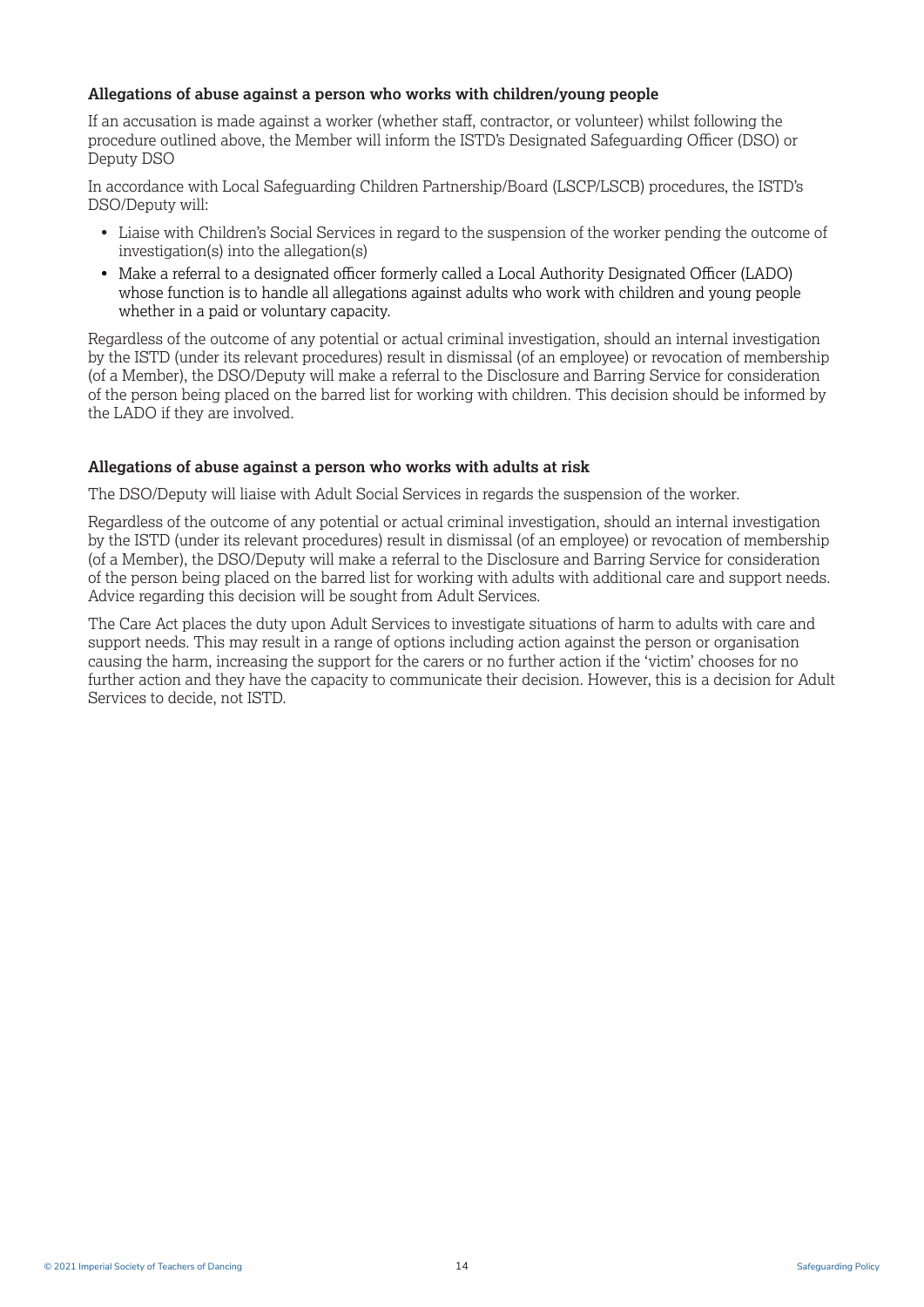# **Reporting flow chart:** Children and Young People

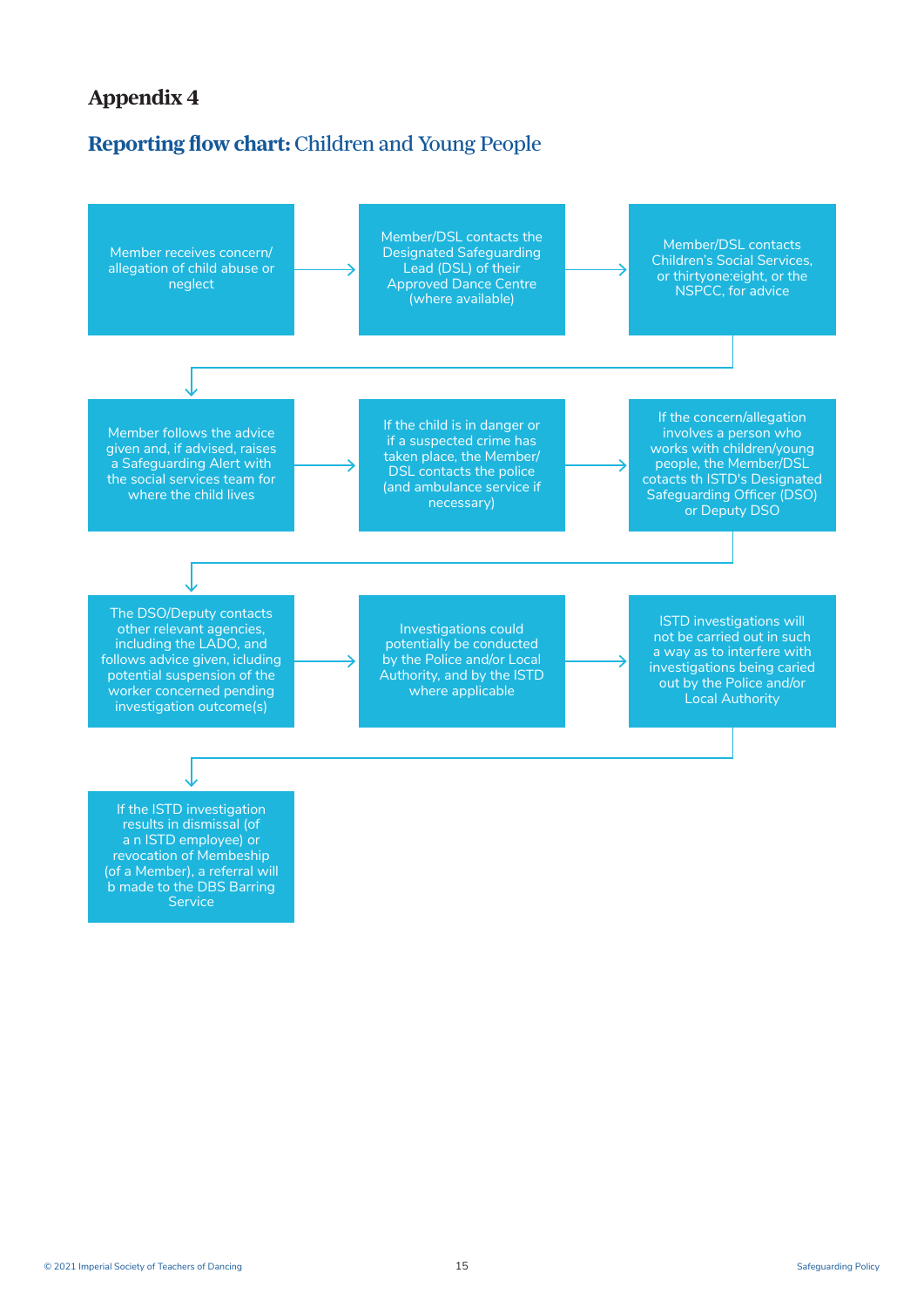## **Reporting Flow Chart:** Adults

Member receives concern/ allegation abuse or neglect of an adult, seeks the adult's consent to report the concern

Member/DSL contacts the Designated Safeguarding Lead (DSL) of their Approved Dance Centre (where available)

Member/DSL contacts Adult Social Services, or thirtyone:eight, for advice (including advice concerning the adult's capacity to give consent

Member follows the advice given and, if advised, raises a Safeguarding Alert with the Adult Social Services team where the child lives

If the adult is in danger, or if a suspected crime has taken place, the Member/ DSL contacts the police (and ambulance service if necessary)

If the concern/allegation involves a person who works with adults with care and support needs, the Member/ DSL cotacts th ISTD's Designated Safeguarding Officer (DSO) or Deputy DSO

The DSO/Deputy contacts other relevant agencies, including the Adult Sociasl Services Department where the adult lives, and follows advice given, icluding potential suspension of the worker concerned pending investigation outcome(s)

Investigations could potentially be conducted by the Police and/or Local Authority, and by the ISTD where applicable

ISTD investigations will not be carried out in such a way as to interfere with investigations being caried out by the Police and/or Local Authority

If the ISTD investigation results in dismissal (of a n ISTD employee) or revocation of Membeship (of a Member), a referral will b made to the DBS Barring Service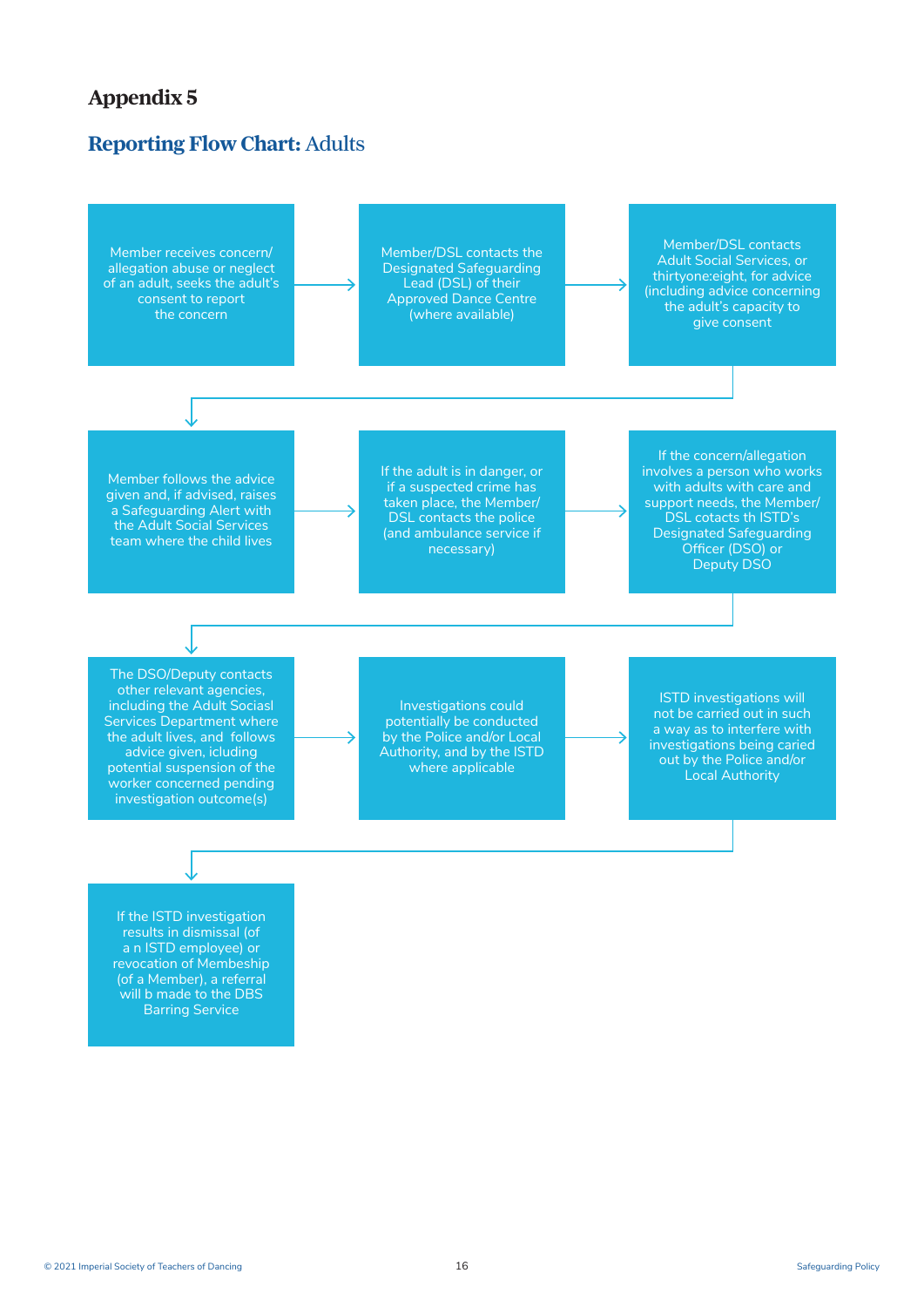#### **Useful links and resources**

- **1 DfE: Keeping Children Safe During Community Activities, After School Clubs and Tuition Non-Statutory Guidance**
- **2 ISTD Professional Code of Conduct**
- **3 Thirtyone:eight Help Section**
- **4 NSPCC Guidance and Support Helpline**
- **5 Childline**
- **6 Guidance from the Charity Commission on Safeguarding People for Charities and Trustees**
- **7 SCIE Guidance Document: Safeguarding Adults Types and Indicators of Abuse**
- **8 NSPCC Child Protection in Sport Unit: Introduction to safeguarding/child abuse in a sports setting/**
- **9 NSPCC Guidance on Child Abuse**
- **10 Ann Craft Trust**
- **11 Ann Craft Trust DBS Eligibility Flowchart (adults)**